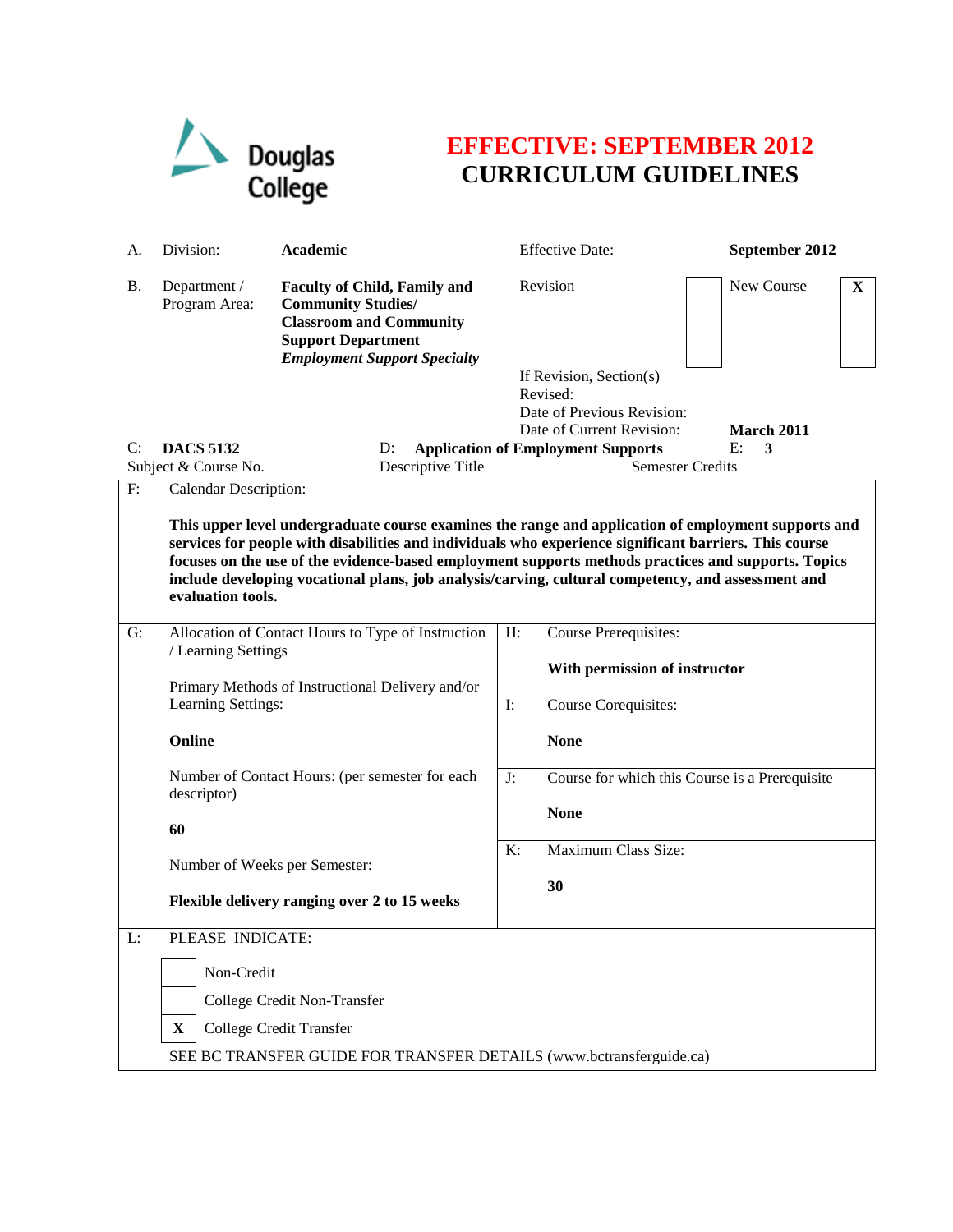M: Course Objectives / Learning Outcomes

**Upon successful completion of this course, the student will be able to:**

- **1. Demonstrate a comprehensive understanding of the essential components of a vocational plan, including developing a customer profile and customizing employment.**
- **2. Evaluate vocational/employment assessment and tools.**
- **3. Demonstrate a comprehensive understanding of effective data gathering teaching and learning work place strategies in the workplace**
- **4. Identify features of high quality long-term supports that include job maintenance and long term follow-up.**

## N: Course Content:

- **Overview of career path and vocational planning including:**
	- **Developing a client/consumer profile**
	- **Understanding the role of a multi-disciplinary team**
	- **Understanding the diverse workplace**
	- **Features of workplace success**

**Develop a conceptual understanding of the assessments and evaluation tools used in employment supports services:**

- Utilizing and understanding various assessments (eg. IEPs, Psycho-ed reports etc.)<br>■ Explain the process steps in referral, funding and obtaining various assessments
- **Explain the process steps in referral, funding and obtaining various assessments**
- **Examine a variety of vocational diagnostic tools**
- **Explore ethical considerations of application of assessments**
- **Explain the challenges and opportunities regarding accessing services**

**Overview of the features of person-centred planning including:**

- **Customized employment**
- **Job carving**
- **Job analysis**
- **Niche employment**
- **Natural supports**
- **Teaching and learning workplace strategies**
- **Essential employability skills**
- **Understanding the role of diversity in the workplace**
- **Data gathering tools etc.**
- **The diverse workplace**

**Review the elements of on-going supports:**

- **Understand the function of job maintenance, follow-up and long term supports**
- **Explain the components of case management**
- **Explore critical issues in maintaining success on the job including employee evaluation, conflict management, re-training etc.**

## O: Methods of Instruction

- **Lecture**
- **Case study**
- **Presentations**
- **Guest speakers**
- **Video/DVD**

P: Textbooks and Materials to be Purchased by Students

**TBA**